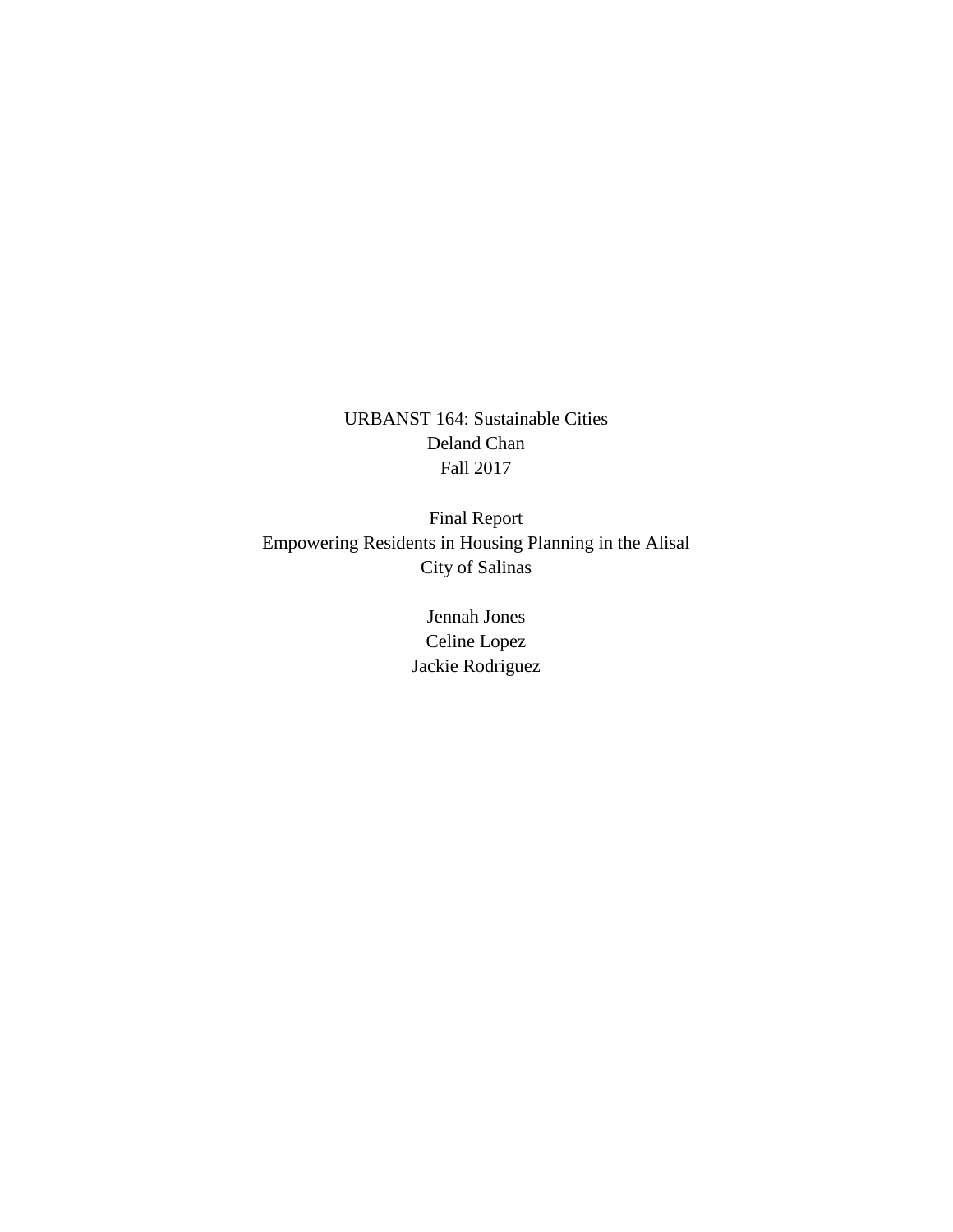# **Table of Contents**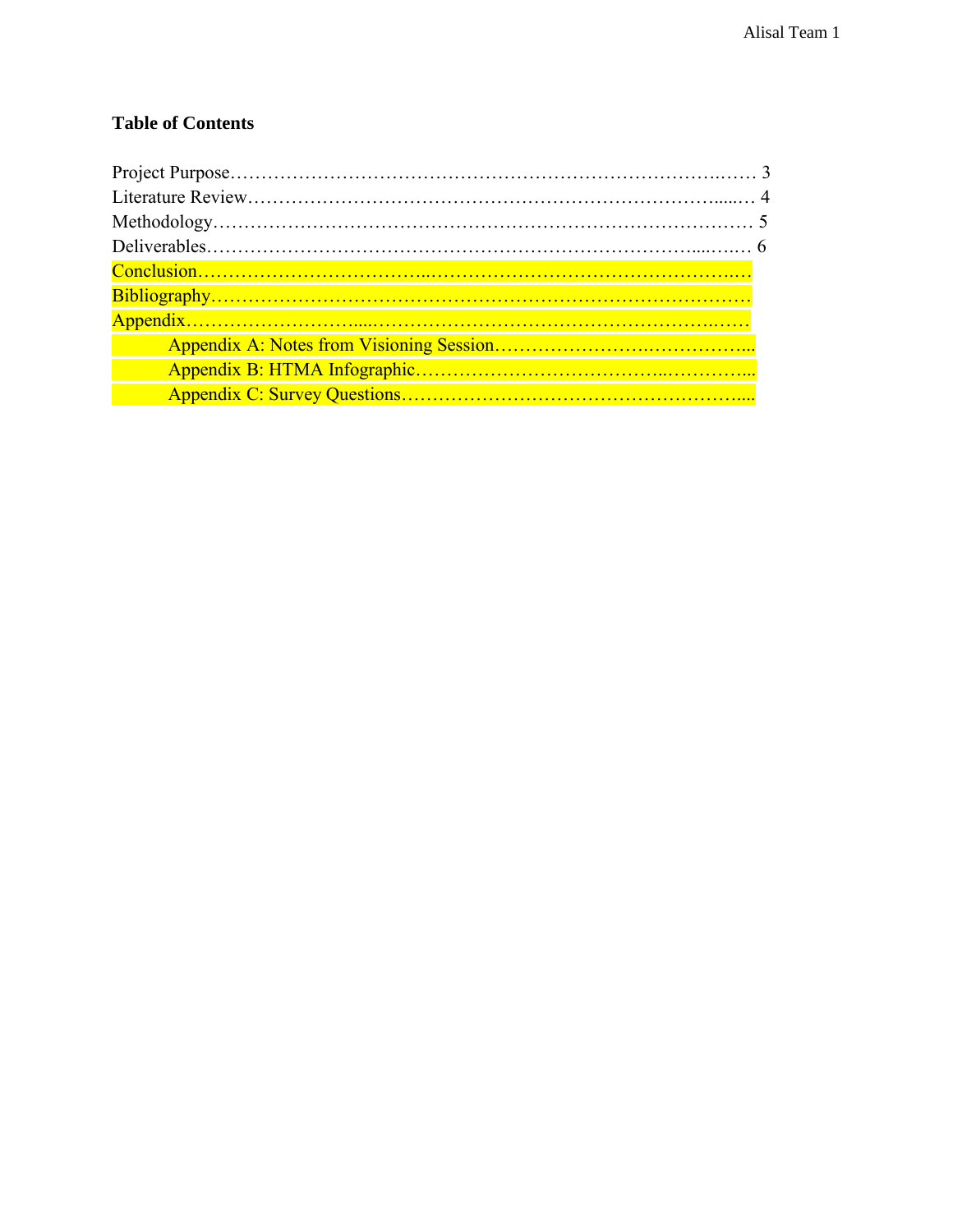#### URBANST 164: Sustainable Cities

#### **Project Purpose**

The project is in partnership with the City of Salinas, institutional stakeholders, Visión Salinas, working groups and a steering committee. The Alisal Vibrancy Plan was created in response to the advocacy performed by residents of Alisal, encouraging a more communitydriven process in policy decisions. In 2014, the City of Salinas drafted an Economic Development Element (EDE) as a planning document for economic policies and conditions in the city, but for many residents of Alisal, the document did not sufficiently address economic disparities within the community. The City, now working with these advocacy groups, is committed to a strong resident-led planning effort, in hopes for an "equitable and healthy community without gentrification and displacement."

As a team, we were tasked by our community partner to read the Alisal/East Salinas Housing Target Market Analysis (HTMA), summarize the information into concise and clear language, and translate the key findings into Spanish. We then created an infographic that is easily understandable and accessible to the residents of Alisal as the information is concise and in a language known to them. The goal of this project, headed by Visión Salinas and the City, is to empower the community of Alisal by putting their voice and opinions into direct conversation with the current housing recommendations being proposed. We wanted to help the City identify solutions to the housing crisis that are appropriate and effective for the local community and its needs. We hoped to enhance their understanding by taking the key points from the technical HTMA document and condensing it into a format that allows for greater community understanding of the data. The infographic is bilingual, in Spanish and English. Additionally, we conducted interviews with residents and transcribed bilingual written results of the "raw" data of the dialogues. The purpose of the interviews is to compare the needs of the community with the action plans of the HTMA document, in order to see if the policy comprehensively addresses community needs.

On a larger scale, we as a team sought out to learn about the Alisal community and its needs in order to understand the complexities of policy documents, their implications and the potential impact on the community. For this reason, we attended visioning sessions with the intent to listen to Alisal residents and learn from their experiences since they are the experts on the community's issues. We interviewed Alisal residents about their housing needs and desires for the community, and used these interviews as well as the responses from workgroup meetings as qualitative data to highlight the key issues the Alisal is facing. Moreover, we used our observations and findings to compare the key findings presented in the HTMA document and determine whether the policy recommendations met resident needs. Through presenting the infographic to community members at the second meeting, we found that the policies are vague and the City must clearly express what the policy is and what are its implications and potential impacts. We observed that there is a problem of distrust between the residents and the City, and residents often don't understand their rights as renters.

This is an issue about justice, citizenship, and the Alisal residents' right to the city. When designing policy around low-income communities of color, it is integral to the process to first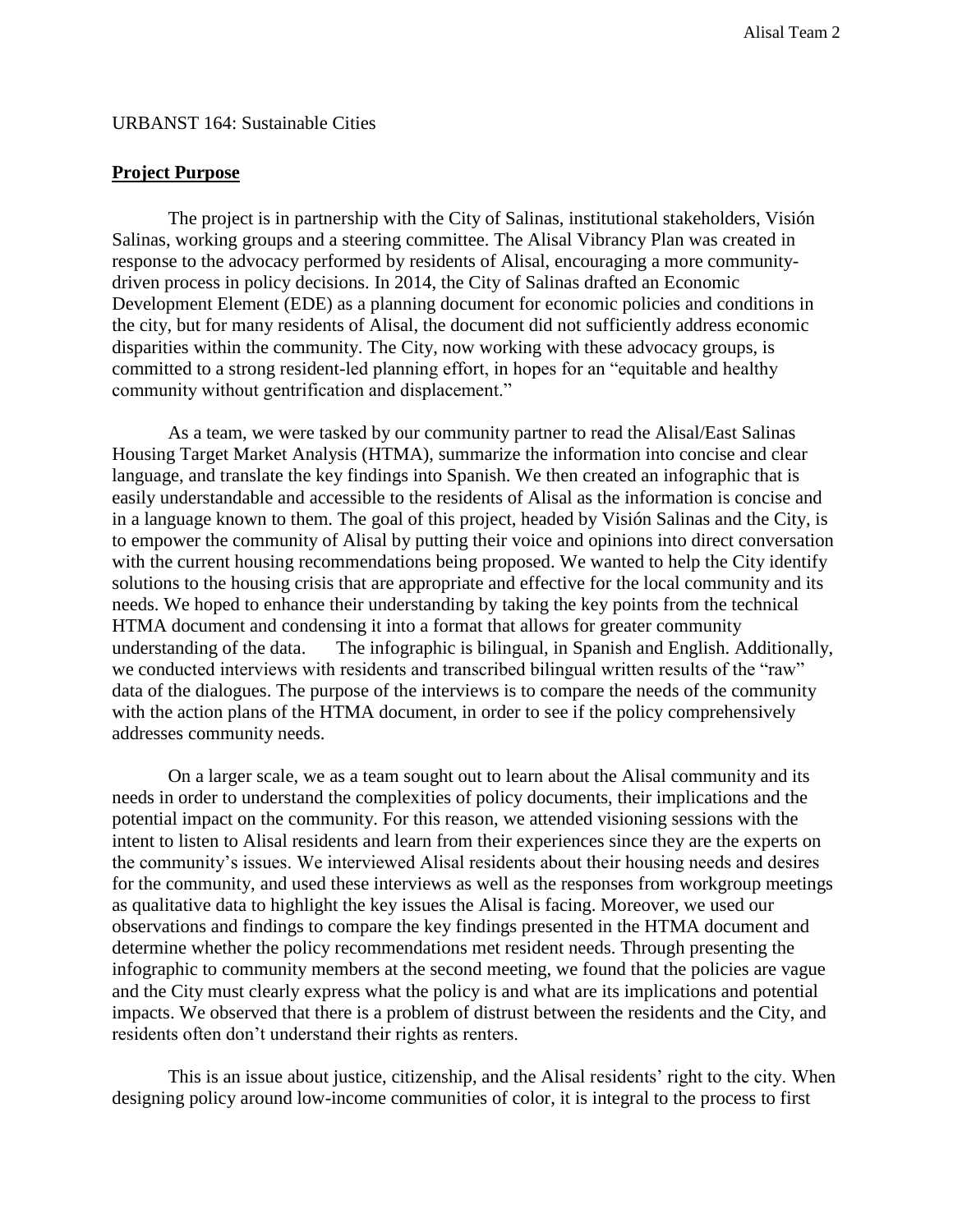understand the context of the community's history, especially if as a policymaker one is an outsider to the community. In order to make most use of the community input, we have to ensure they are informed on the housing recommendations currently in place, so that they can effectively evaluate whether or not they believe these recommendations reflect their own preferences.

#### **Literature Review**

Understanding the history of Alisal, both in changing demographics and existing policies, was our first priority in starting our project. As a team, we spent time reading and researching Alisal, as well as talking to faculty such as Dr. Carol McKibben to become aware of the issues the community faces and why these issues came about.

One of the most important facts we learned is that in the 1960s, Alisal was incorporated into the City of Salinas after being an unincorporated community in Monterey County since its founding. Alisal has a long history of issues due to structural inequities, even after its incorporation into the city. Today, the community's most pressing dilemma is resolving the high rates of poverty and insufficient and unaffordable housing. Due to its long unincorporated status, Alisal suffered greatly from a lack in early urban planning and quality infrastructure and services, leading to problems such as overcrowding in homes meant for single families due to lack of available housing and the lack of available land to develop upon. Dr. McKibben helped us understand how the demographic shift from white Dust bowl migrants to Mexican-American farm laborers occurred, and how the white flight was also a key reason why Alisal was never developed to a high standard.

The Alisal experienced a drastic change in demographics since its founding. Today, the Alisal is largely 95 percent Latinx<sup>1</sup>. Nearly half of residents within the Alisal work in low-paying industries like agriculture, and many work as migrant farmworkers. One in three residents live in poverty compared to 21 percent of Salinas residents overall. Many residents are undocumented and face security issues regarding legal status that leave them unprotected from injustices, especially within housing. Existing land use maps show that the majority of the Alisal is made up of residential areas, mainly single-family units. However, one of the prevalent issues in the community is that, although these residences are meant for single families, the reality is that multiple families or extensions of nuclear families occupy single-family homes out of necessity due to financial and social circumstances. As the majority of residents are renters, they face many barriers towards living quality lives as the law often sides with landlords and leaves little protection to tenants. Due to the situation most Alisal residents live in, there is a high level of distrust and even resentment towards city government. Understanding these interrelationships is key to knowing how to interact with the community we are working with so that we can gain trust from the residents we interview

Before meeting with our community partners, we were first informed by reading the resources given to us in class. One article that we found most helpful was "Grounds for Dreaming" by Lori Flores. This article set the foundation for our understanding of the historical

<sup>1</sup> All demographic statistics about Alisal are provided by Vision Salinas.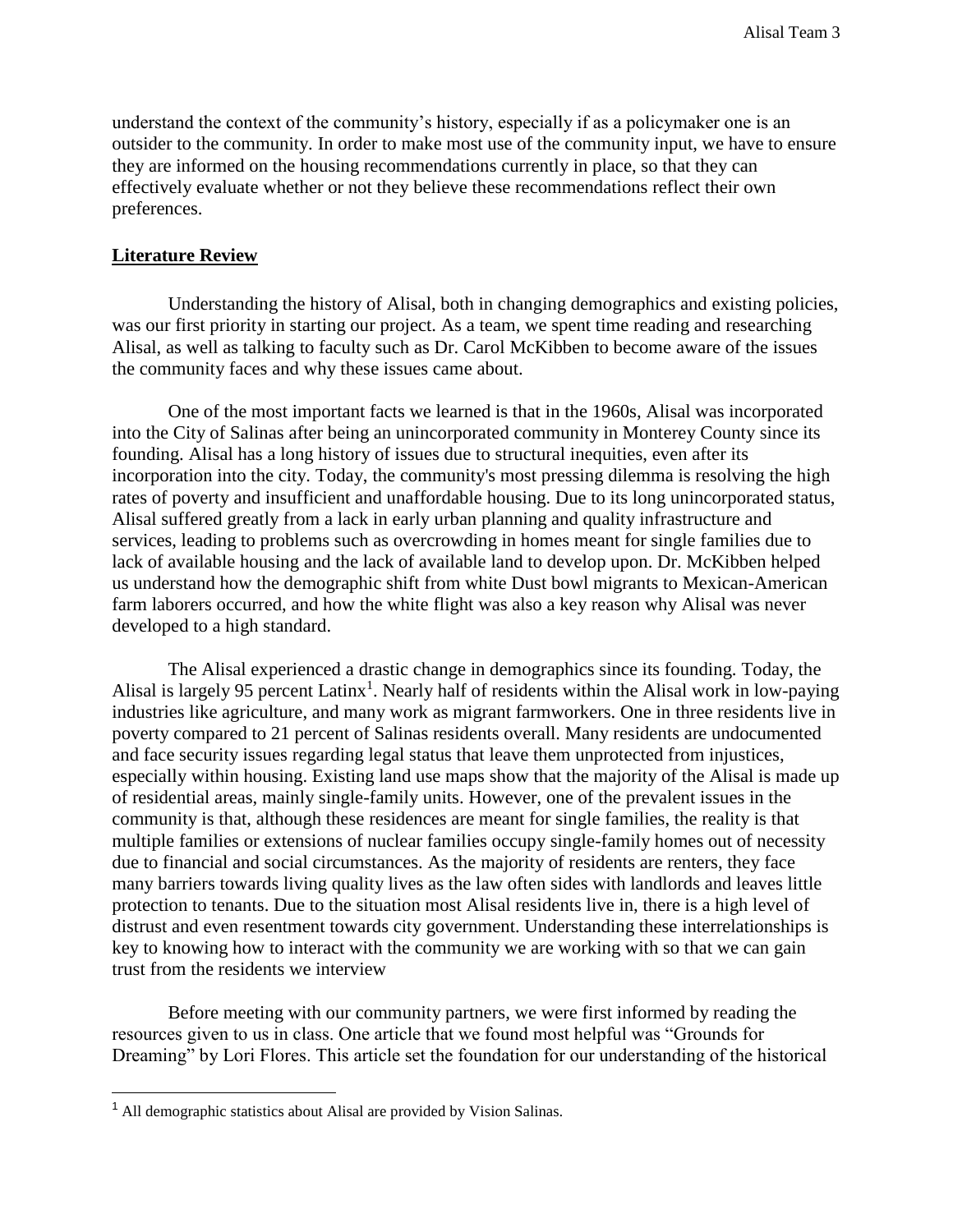context and importance of Salinas, California. Salinas has a rich history in California as not only a major site of agriculture and economy but as a site for migration, becoming home to immigrants from Mexico, the Philippines and Southeast Asia who sought jobs working as laborers in fields and farms or sought refuge from wars in their home countries. We understand that race, ethnicity and culture has a large stake within this project, as 95 percent of residents in Alisal are Latinx, but the city is about 75 percent Latinx and a minority city overall.

Additionally, the readings about Diane Wong's research and grassroots activism in New York Chinatown with business owner Mei Lum deepened our understanding of cultural continuity within community policy, advocacy and organizing. Learning about Wong's research and advocacy in Chinatown was inspiring because she used a lot of effective methods to empower the community and get them directly involved in advocacy and organizing. From what we read, saw in videos, and heard from Wong and Lum directly, we saw the importance of bringing awareness about issues to the communities that are facing it, and giving residents active roles in planning processes and community organizing. As we attended visioning sessions in Alisal, we kept in mind the strategies we observed to be effective in engaging communities, and made comparisons with the ways that the City of Salinas engaged with Alisal residents and the structure of community meetings. One of our key observations from seeing the organization by Wong and Lum was the ways in which they took down language barriers by making meetings bilingual or totally in the language native to their community. They also used a lot of methods to address the shared cultural values of their community so that residents could relate and recognize the information they are learning and working with so they can better understand what is happening and how it affects their community as a whole.

These readings were valuable to our own research because we were able to come to Alisal having already learned key parts of its history and current state of its community. It is integral to have the context of place and time, because the interrelating issues of the past are the foundation of the crises of the present. We used what we learn as background, but still came to Alisal with the intention to listen to the community and learn about what is really happening from them, because after all they are the real experts on the issues that matter most to them.

#### **Methodology**

There was existing data on the demographics of the community, but there wasn't data available on their preferences in terms of housing. This would be the beginning of the collection of this insight. We began by learning about the history of the community in order to understand some of the beliefs the residents may have. We went through the readings provided to us by the community partners and met with Professor Carol McKibben, director of the Salinas History Project. We discussed the history and the future of the subdivision of Alisal, especially in the context of race and ethnicity, class, agriculture and housing. The first visioning session was our first introduction to Alisal and residential concerns by the residents themselves. We came in prepared to sit in on the conversations and listen. The conversations at this visioning session along with the readings provided by the community partner and our conversations with Dr. McKibben are what guided the creation of our interview questions. The questions we focused on most were: Can you talk to me about your experience with housing in Alisal? What do you see as the biggest issue in terms of housing? What do you see as most important in housing? (location,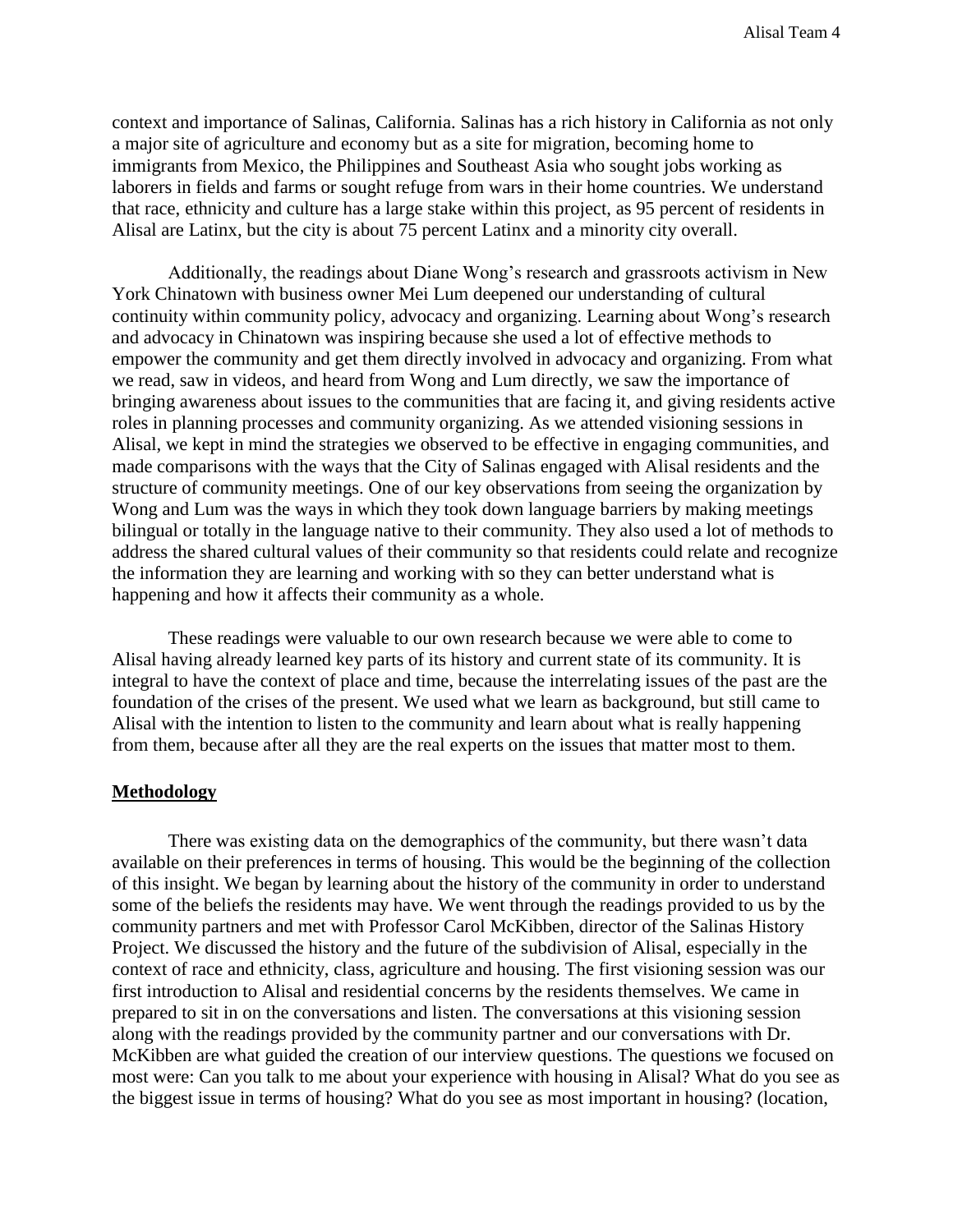price, safety, quality, etc) What's your preference in terms of residence: single-family house, multifamily unit (apartment)? Why? What do you think would be a solution to the housing crisis in the Alisal?

The goal of these interviews was to gain insight into residential needs, especially with how they related to the HTMA recommendations. We wanted to ensure that the recommendations in the HTMA were in line with community needs. The HTMA is a very detailed document so we needed to get detailed answers from residents. We chose to conduct interviews because we were not looking to obtain statistically significant data. We can read all we want about housing policies but perhaps in the readings certain issues will be emphasized that perhaps do not matter as much to the residents, whether it be because of cultural reasons or because they just have more imminent problems they have to worry about. This was our focus in these interviews, gaining this insight. As we expected from our conversation with Dr. McKibben, the residents had distrust towards the city due to a variety of reasons as discussed in our report, so we focused on building trust and maintaining comfort throughout the interviews. We only interviewed residents we had first met personally at the Visioning Sessions. After having a one on one conversation about whether or not they would be interested in being interviewed, we obtained their contact information. At the beginning of each interview, we made clear we were only students trying to ensure the HTMA recommendations were aligned with their needs. We had already presented the HTMA infographic to these residents at the second visioning session so they were aware of recommendations being made. We also emphasized we would maintain confidentiality by not sharing their names. We chose to not ask very personal questions to maximize their comfort during the interview. The disadvantage of doing these interviews is that we could not obtain statistically significant data. The advantage of these interviews is that we got deeper insight into reasoning behind their beliefs and preferences.

#### **Deliverables**

After implementing three methods of data collection, we extracted the following key takeaways from resident opinions and our own observations:

Visioning Sessions: Though only a portion of the conversation was dedicated to improving housing conditions, residents contributed a great deal to that discussion. When coming up with solutions, nearly every table listed the construction of more housing units. Nevertheless, residents always qualified it as "affordable" or "accessible" housing, which is in contrast as to how they feel it to be now. There was a large emphasis on affordability, accessibility, and collaboration between the community and the government, that got us interested in exploring whether or not residents would prefer improved living conditions over additional buildings.

HTMA Infographic Feedback: Residents, overall, enjoyed having a visual representation of the summarized HTMA. Infographics are great ways of displaying information, and it was a good decision to represent a document as technical as the HTMA in this manner. However, the content of the infographic trumps how appealing it is. We found that certain phrasings need to be considered more carefully when presenting the information, as there were some negative connotations associated with the wording of some of the recommendations. One of the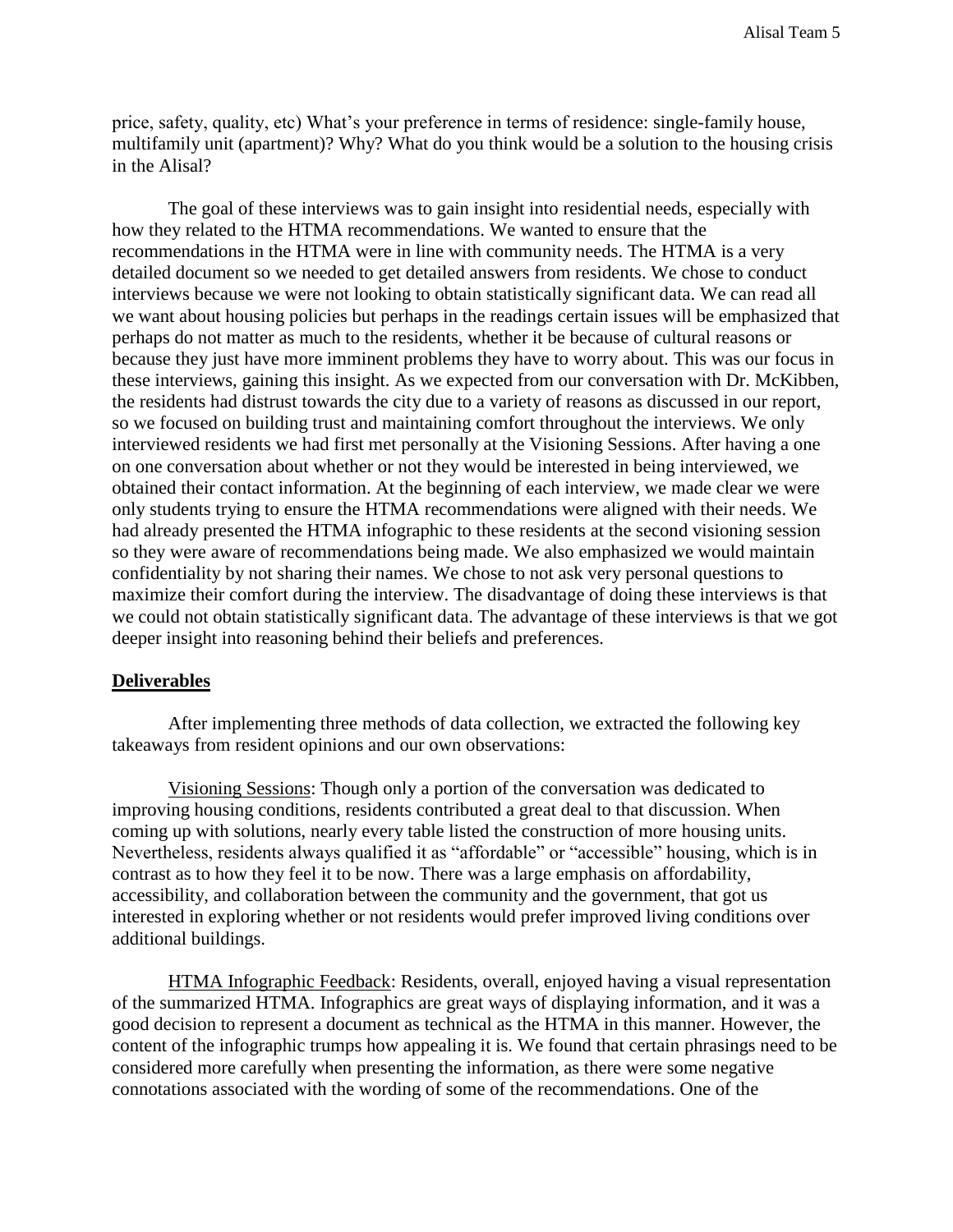recommendations suggested utilizing the "extra land" (Appendix B) that community and faithbased organizations have. This was misinterpreted as removing churches and building houses on that land, and being that so many residents are strongly religious, they were appalled by that idea. Another recommendation was to offer "residential rental inspection programs" to inspect homes and ensure that landlords are maintaining livable conditions. However, using the word "inspection" caught residents off guard, as they believed the inspections would be targeting themselves, and not their landlords. Given the unease and mistrust that already exists between residents and government/authority for a number of reasons, we found it important to be mindful of the phrasings of certain suggestions, as some words have attached connotations, and the message of the recommendations may get misconstrued.

Interviews: After hosting interviews with six Alisal residents (four current and two former members), we encountered a few themes and ideas that were shared among a majority of the members. We found that residents prioritize housing prices and housing conditions when discussing ways to improve the Alisal housing crisis. They want more accountability placed on their landlords in ensuring safe, livable conditions. Residents also had a preference for singlefamily homes, and low density within that home. Overcrowding is a major issue within the community, and residents desire for that problem to be alleviated. They also had suggestions for improving the city's engagement with the community, because there is an existing lack of trust. This lack of trust is maintained from a number of reasons--residents may be moving from countries with more corrupt governments, and the distrust of authority was already instilled. It may also be maintained because the city has made promises to the residents that they did not end up realizing. A final key finding is that, from these interviews, the residents of Alisal care about their community and see their future there. They are here to stay, and also want their children to grow up here. This goes against the narrative that Alisal is merely a place with "temporary housing."

From these takeaways, we created the following table of recommendations, that detail the theme of the recommendation, its stakeholder, and the recommended implementation length.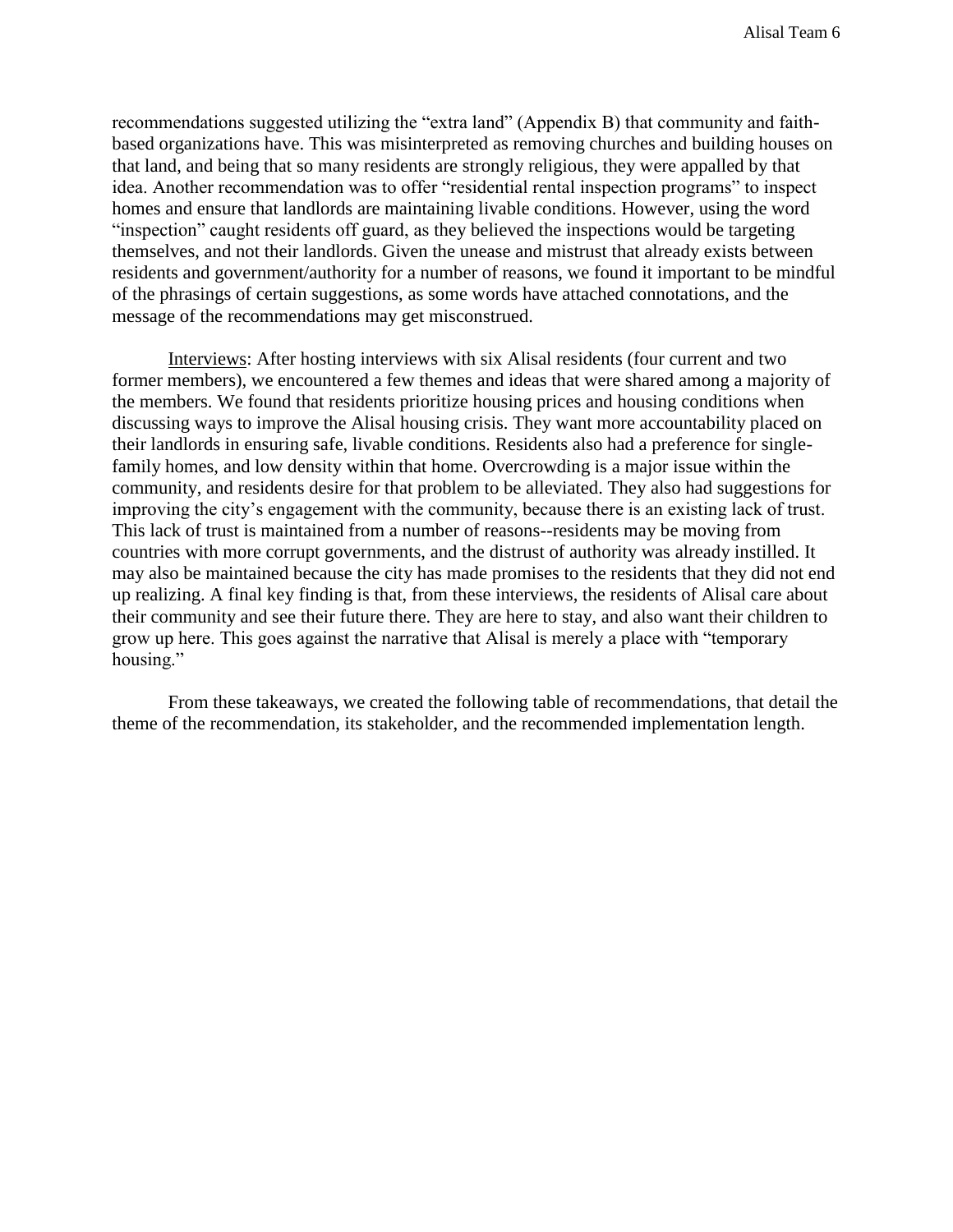| <b>Theme</b>                    | <b>Description</b>                                                                                                                                                                                                                                                                                                                                                                                                                                                                                                                                                                                             | <b>Stakeholder</b>                               | Length                                                                                                                                                                       |
|---------------------------------|----------------------------------------------------------------------------------------------------------------------------------------------------------------------------------------------------------------------------------------------------------------------------------------------------------------------------------------------------------------------------------------------------------------------------------------------------------------------------------------------------------------------------------------------------------------------------------------------------------------|--------------------------------------------------|------------------------------------------------------------------------------------------------------------------------------------------------------------------------------|
| <b>Building</b><br><b>Trust</b> | <b>Community-building.</b> Take more<br>measured steps to introduce and<br>familiarize oneself with the Alisal<br>community. This could take on the form<br>of hosting coffee chats with members of<br>the community, or showing support at<br>community events. This is meant to break<br>the "barrier" between the City and the<br>community.                                                                                                                                                                                                                                                                | Alisal Vibrancy<br>Plan Team                     | On-going                                                                                                                                                                     |
| <b>Building</b><br><b>Trust</b> | Teach-ins.<br>Hosting: Host teach-ins on policy-<br>making and other governmental<br>proceedings work. Adults may not have<br>the same opportunities to learn about how<br>local governments function, as their kids<br>may have in school. Attending:<br>Encourage members of the community to<br>host their own teach-in on what it is like<br>to live in Alisal.<br>Both city officials and residents are the<br>experts of their own community, so<br>encouraging an environment where you<br>all learn from each other fosters a more<br>united and collaborative force for the<br>Alisal housing crisis. | City of Salinas,<br>Alisal Vibrancy<br>Plan Team | Planning and marketing:<br>1-2 months<br>Implementation:<br>Early spring, have two<br>city-sponsored teach-ins,<br>2 weeks apart                                             |
| <b>Building</b><br><b>Trust</b> | Create a detailed timeline of events for<br>the AVP to present to residents, so they<br>feel included in the planning process                                                                                                                                                                                                                                                                                                                                                                                                                                                                                  | <b>Alisal Vibrancy</b><br>Plan Team              | Planning and compiling:<br>1 month<br>Distributing out timelines<br>during the visioning<br>sessions in the January<br>and February, and making<br>them available on website |
| <b>HTMA</b>                     | Create a revised document that details all<br>10 recommendations from the HTMA, to<br>allow for residents to offer their opinions<br>on both the content of the<br>recommendations and the phrasing.<br><b>HTMA Reccomendations</b>                                                                                                                                                                                                                                                                                                                                                                            | Alisal Vibrancy<br>Plan Team                     | Summarizing and<br>visualizing HTMA<br>recommendations:<br>1 month<br>Distribution (bilingual):<br>Mid- to late-January                                                      |

| Table 1: Recommendations for Moving Forward in the Alisal Vibrancy Plan |  |  |  |
|-------------------------------------------------------------------------|--|--|--|
|                                                                         |  |  |  |

Uncovered Questions: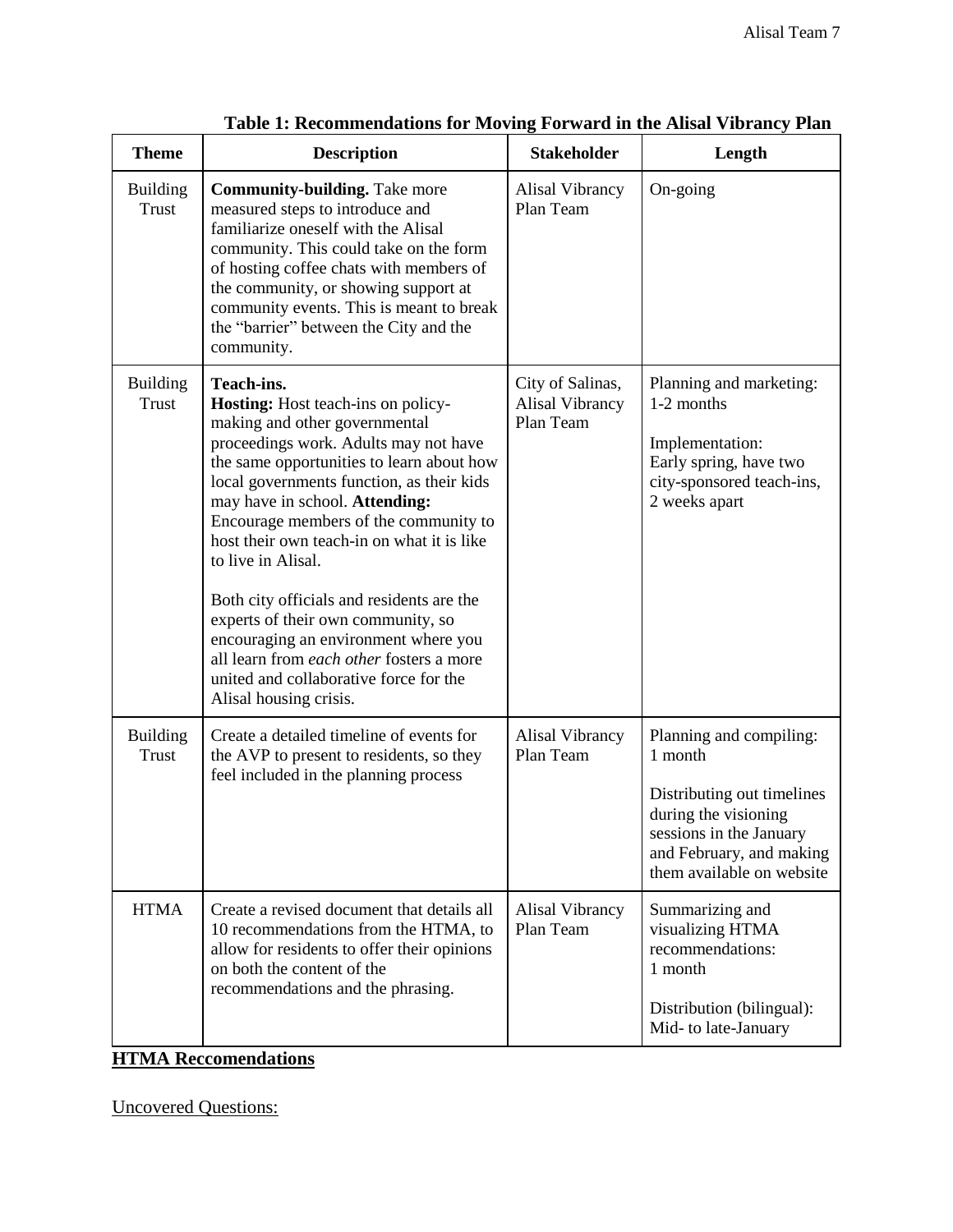- 1. How involved have residents from Alisal been in both the planning processes and in making these policies decisions?
- 2. How successful has the City of Salinas been in engaging residents from Alisal?
- 3. How do we encourage participation to get viewpoints of all different Alisal residents (age, language ability, race, income level)?
- 4. In what ways is the City making information accessible to monolingual Spanish speakers from Alisal?

# Our Findings:

- 1. Residents prioritize housing prices and housing conditions
	- a. Accountability of landlords
- 2. Preference for single-family homes and low density
- 3. Residents care about Alisal and see their future there
- 4. Suggestions for improving city's engagement with community

### **Praises**

- 1. Hosting Visioning Sessions with residents to give them say in the Vibrancy Plan
- 2. Contributing to nonprofits dedicated to affordable housing (Chispa)
- 3. Making technical documents accessible by visualizing and translating them

### **Recommendations**

- 1. Understand certain connotations with phrasing, and make clear the implications of policies implemented
	- a. "Residential rental inspection program"
- 2. Allow residents to have a role in the planning process and decision making
- 3. Continue efforts to build trust between the City and residents
	- a. Familiarizing oneself with the community
	- b. Leave more time to learn about what residents prioritize and care about

### **Conclusion**

In summary, through this partnership, we strive to effect meaningful impact on the Alisal Vibrancy Plan in the coming weeks. We expect to leave this project with a number of accomplishments and deliverables to our partner. Our biggest task is to develop a bilingual (English and Spanish) version of the HTMA document, complete with comprehensive infographics and visualizations. This document should highlight key insights and recommendations offered through the HTMA, and more generally, make this technical document, used predominantly in city planning, more palatable and relatable to residents of the Alisal community. We also are interested in interviewing residents, as mentioned above. After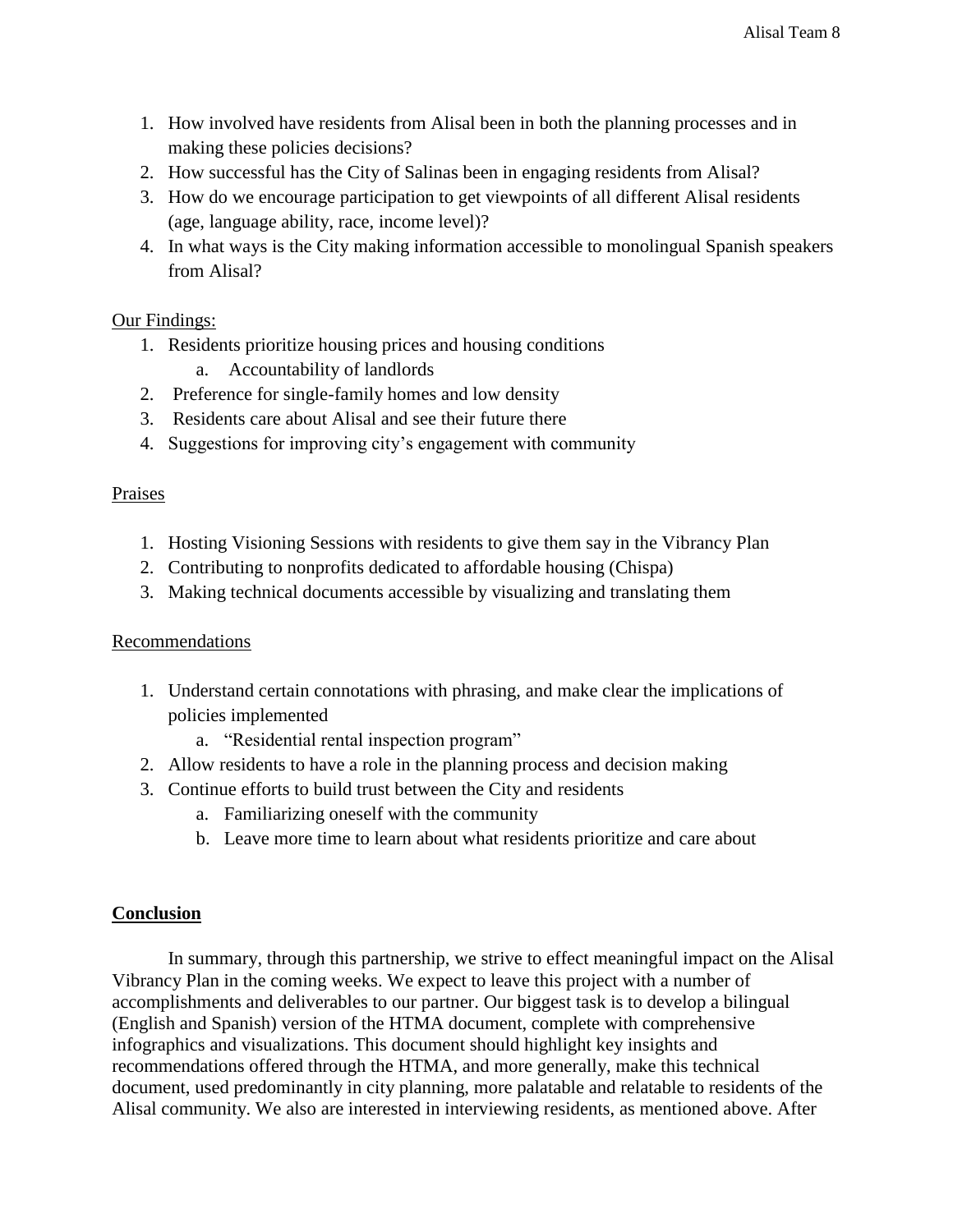conducting these interviews, we will provide the Alisal Vibrancy Plan committee with the 'raw data' of our interviews with Alisal residents in the form of writing. The interviews themselves give Alisal residents a chance to be heard, and the transcription of these interviews allows for their thoughts and opinions to be easily accessible by members of the Alisal Vibrancy Plan. While simultaneously interviewing residents and developing a digestible HTMA document, we will develop a final report, in which we summarize our findings about how well the the HTMA document overlaps with the community needs, and offers recommendations if there's any misalignment in ideals or values. We will present our findings to our community partners and a few select residents on Dec. 6th, at the d.school.

Though our scope of work for this quarter may remain in the preliminary planning stages of the Alisal Vibrancy Plan, our project still embodies the 4 Pillars of Sustainability. Specifically, Cultural Continuity and Social Equity. In Alisal, around 95% of the population is Hispanic/Latino. Through involving the Alisal residents in the planning of housing reform, this project would hopefully maintain (as opposed to disrupting) the culture that already exists amongst the community. This project is also heavily rooted in social equity. Through involving residents early on relieves the City, the EPS consulting firm, and the Alisal community of dealing with the consequences of 'behind closed doors' decision making. This project is framed with information gathering through interviews and focus groups so that the decisions being made about housing development, are equitable not only in theory, but from the lens of the Alisal residents.

This project embodies sustainability as a whole because it looks for ways to incorporate the voices of those often silenced either directly or through their lack of information on the policies affecting them. Policies implemented in low income, minority-majority communities would be most effective and long lasting if they were actually framed after needs and preferences of the residents, for they are the experts on the challenges faced in the community. The City did its part in creating a platform to listen to the residents through the Steering Committee but this project creates the potential to hold them accountable to actually incorporate their ideas in city policies by highlighting inconsistencies between community needs and recommendations made and generating strategies that could be used to close that gap. It's a good starting point.

The community partnership will hopefully not only be beneficial to our partners and their residents, but also to us as a team. This project allows the three of us to practice service learning in a context different than what some of us are used to. It is important to have the ability to take technical and oftentimes indigestible material and, through employing effective communication strategies, make it understandable to a wider audience. As students who want to incorporate service into their profession, this experience will not only give us exposure the various challenges and successes faced when serving a community different than our own, but also allow us to take this knowledge back to our own communities.

Initially, we had some concerns regarding our role within this project, because we didn't have a clear idea of who we were working with and what these relationships would look like. By our understanding of the project as a whole, we knew that advocacy groups and residents were an integral part of this project, and we were interested in making connections with these partners and learn about the methods they used to engage the community. We also weren't sure exactly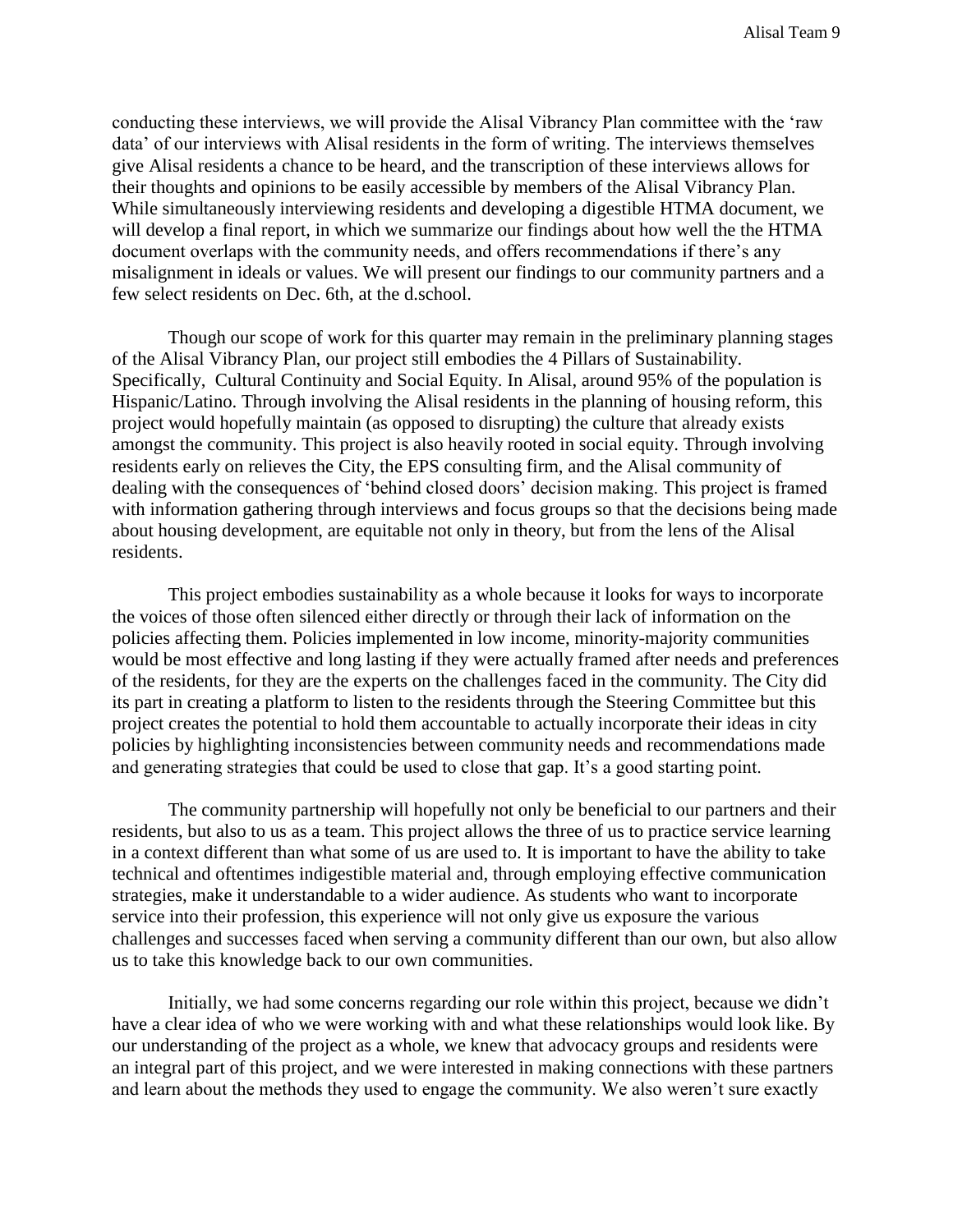which stage this project is at. These concerns stemmed from questions we had about the project deliverables, because, to us, simply synthesizing and translating a policy document didn't seem to serve a community if the community's needs weren't assessed and acknowledged in the first place. However, after meeting with Jonathan via conference call, we understood that we would be working mostly with employees of the City, and not necessarily the advocacy groups. Jonathan explained to us that at this point, the project is still at the planning level, so the City is continuing to listen to community needs. For example, the Visioning Session and Housing Workgroup meeting will take place in the Alisal and will give the community a chance to attend this forum to express their thoughts about housing. We hope to leverage our abilities as a partner in this project to assist the City with evaluating the community needs and incorporating them into their future planning processes. Within the scope of our work, we intend to point out any discrepancies between policy recommendations found in the HTMA and the community needs presented at the forums. We will provide possible strategies for addressing those differences, however after leaving this project we cannot ensure that those strategies are implemented.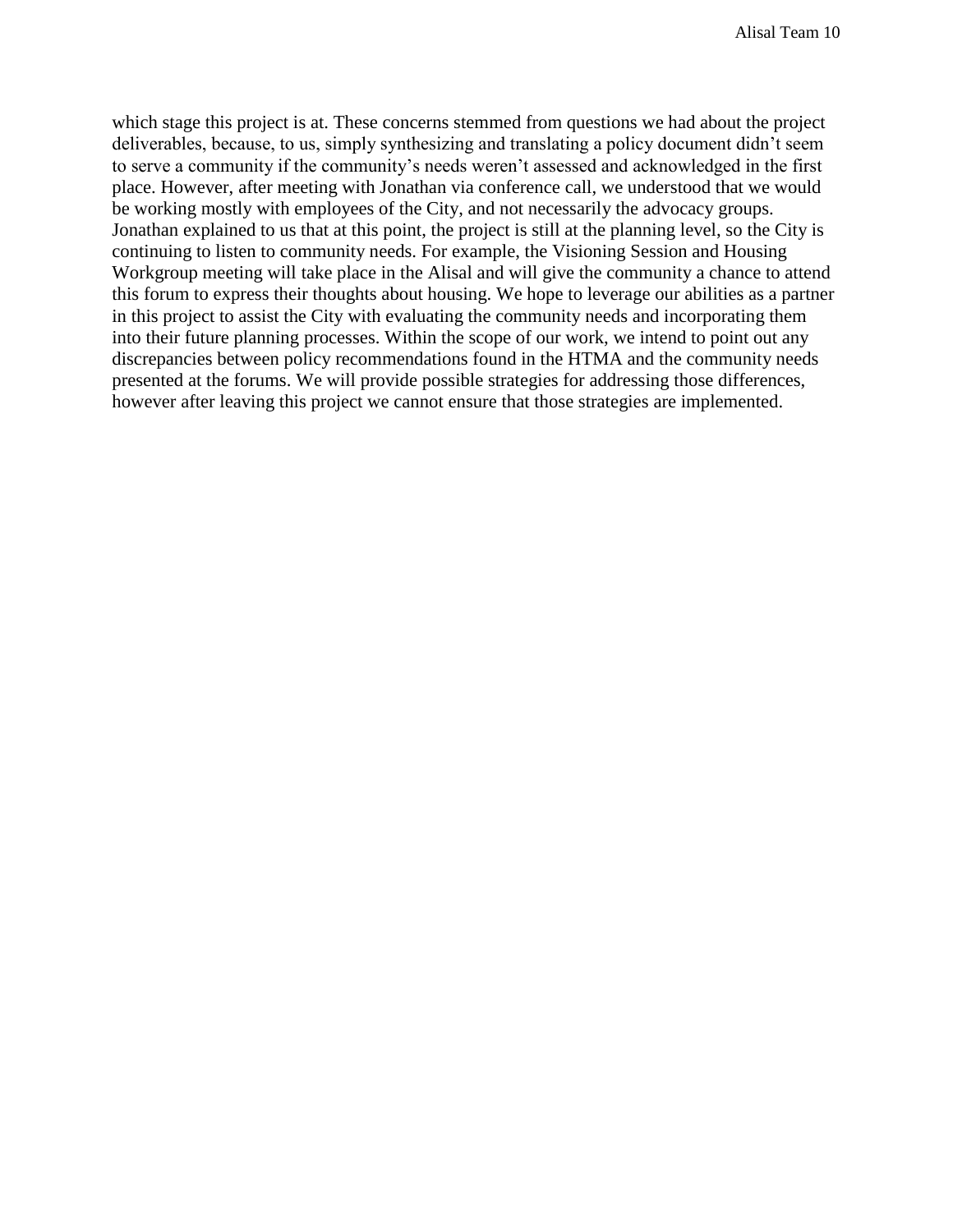#### **Bibliography**

City of Salinas. Alisal Homeownership & Neighborhood Revitalization Strategy Area. 2015. Web. 3 Oct 2017. <https://www.cityofsalinas.org/file/1263/download>. City of Salinas. Alisal Housing Target Market Analysis (Draft Memorandum). 29 September 2017. Print. 27 October 2017. City of Salinas. Annual Action Plan for FY 2014/15. 2014. Web. 3 Oct 2017. [<https://www.cityofsalinas.org/file/1283/download>](https://www.cityofsalinas.org/file/1283/download). City of Salinas. Economic Development Element (Draft). June 2014. Web. [<https://www.cityofsalinas.org/our-city-services/city-manager/economic-development>](https://www.cityofsalinas.org/our-city-services/city-manager/economic-development). Flores, Lori. "Grounds for Dreaming." Print. 3 Oct 2017. Liu, Fei. "Oral Histories, Activism, and Chinatowns and Future Cities with Diane Wong, Melissa Liu, Mei Lum, and Jenni Loo." Web. 3 Oct 2017.

Missing Middle Housing. 2017 Opticos Design, Inc. Web. 3 Oct 2017. [<http://missingmiddlehousing.com/category/the-types/>](http://missingmiddlehousing.com/category/the-types/).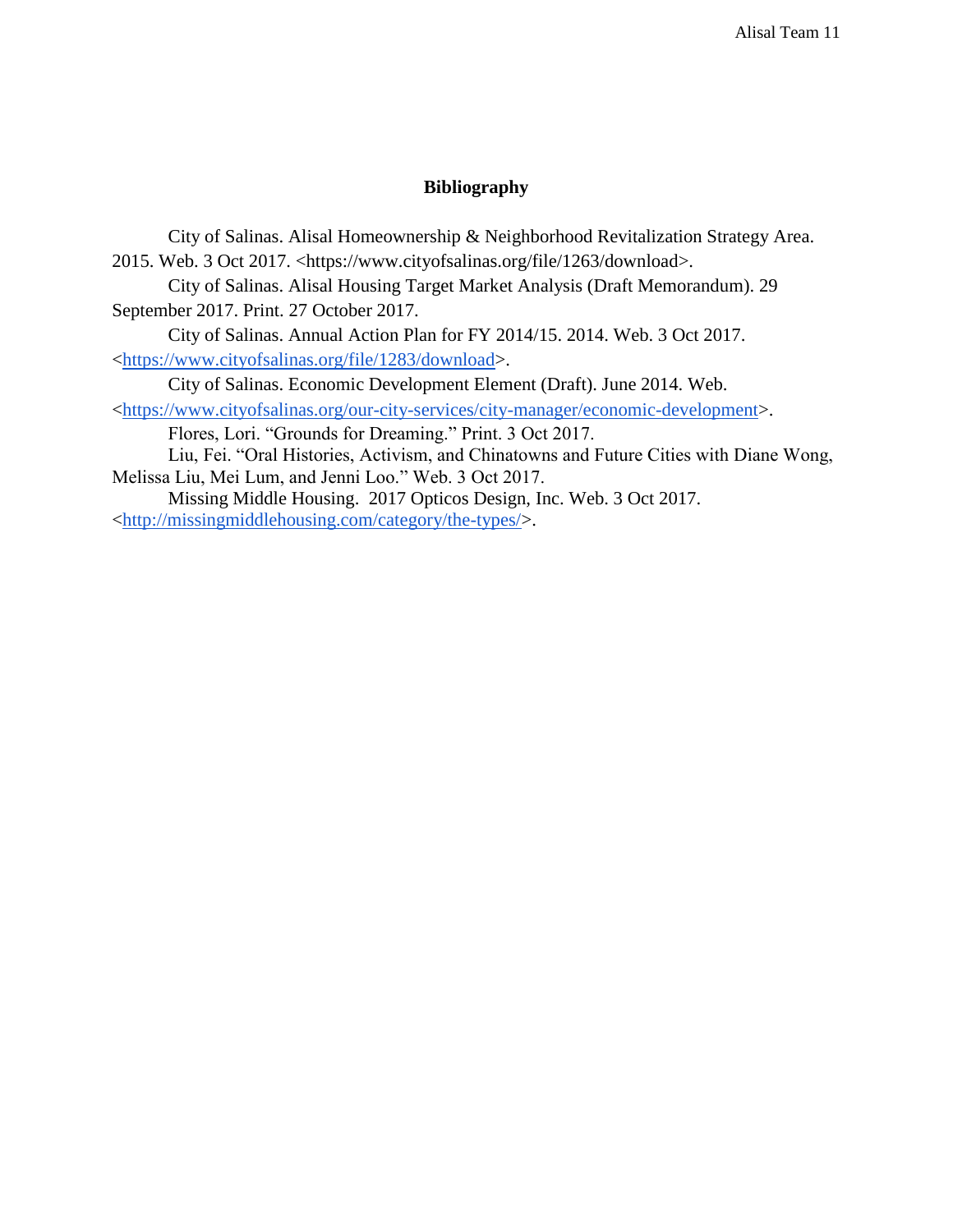# **Appendix**

## **Appendix A: Images from Visioning Session**

Figure 1. Workgroup response to the question "What makes a community safe and healthy?"



Figure 2. One workgroup identifies "*gente de afuera (inversionistas) encarece la vivienda"* as a challenge to housing in the community. Some residents noticed gentrification is a threat.

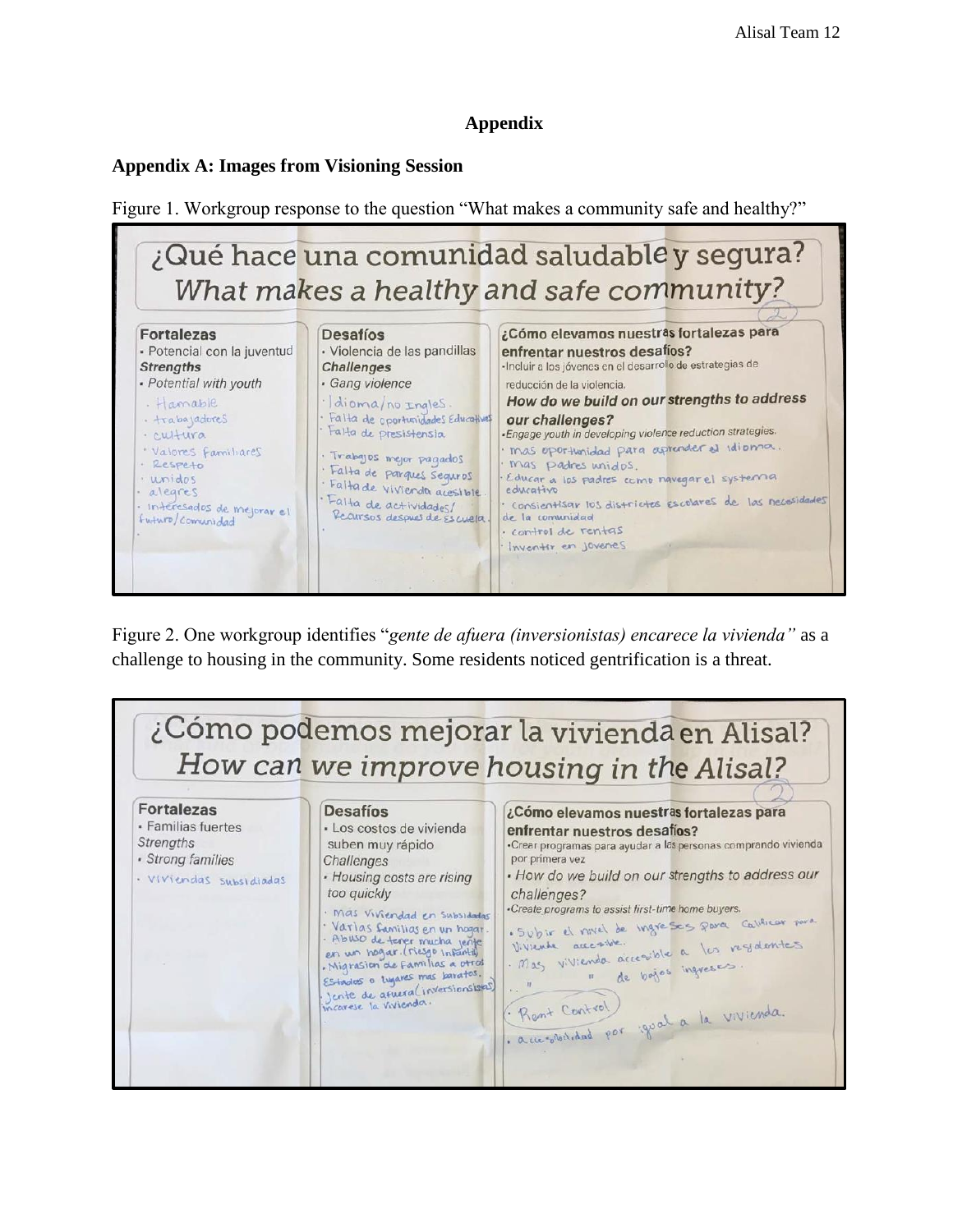Figure 3. One team of residents identify high density and overcrowding as challenges and offer rent regulations and improving zoning laws as solutions to overcoming housing challenges.



Figure 4. Residents say that Alisal is a "vulnerable community" that lacks support and resources, while the cost of living is one of the greatest challenges to the community.



**Appendix B: HTMA Infographic**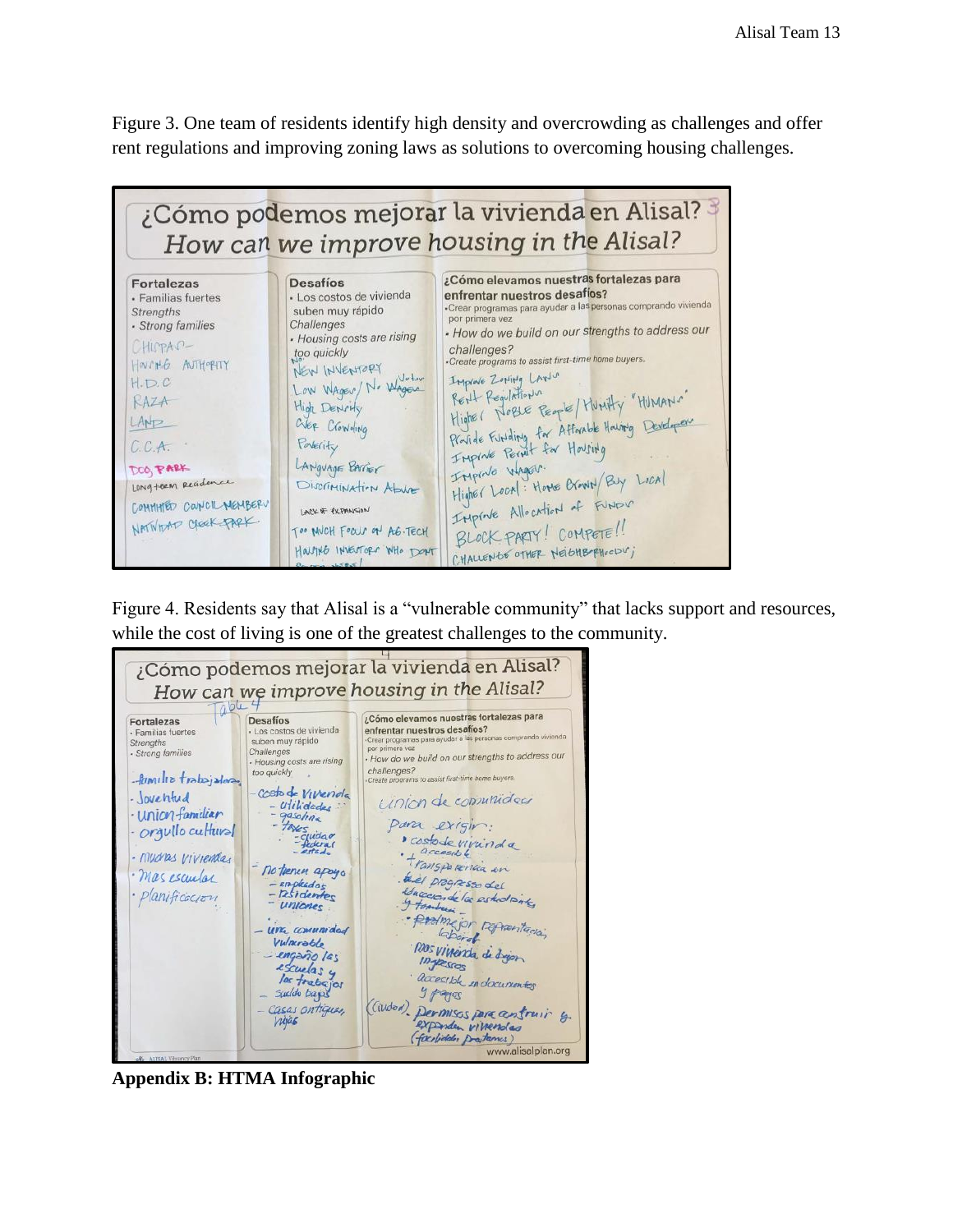

Figure 3: English version of the HTMA Infographic

Figure 4: Spanish version of the HTMA Infographic



**Appendix C: Interview Questions**